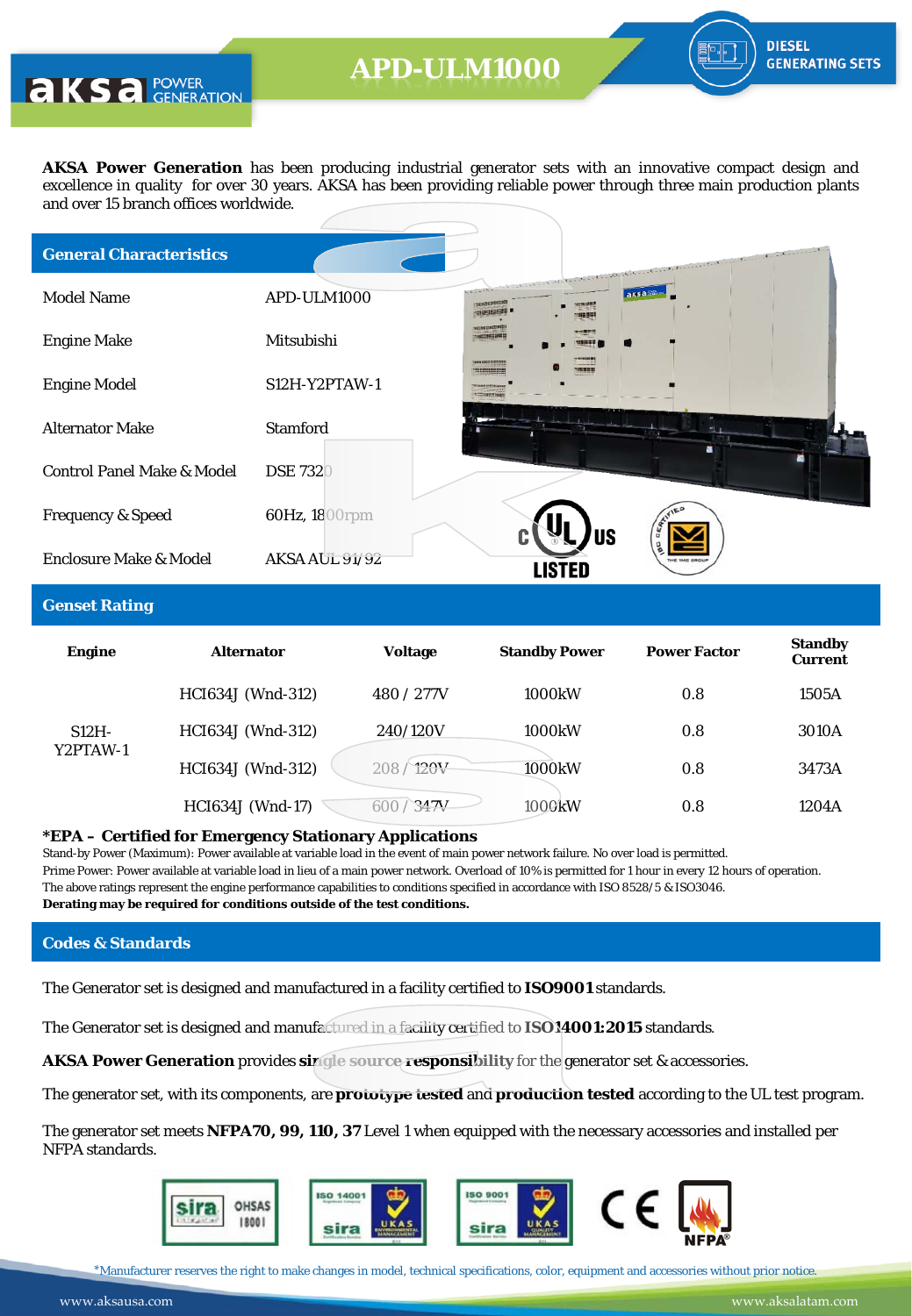

| <b>Engine Data</b>                                                 |                                          | <b>Electric System</b>                                               |                              |
|--------------------------------------------------------------------|------------------------------------------|----------------------------------------------------------------------|------------------------------|
| Manufacturer                                                       | Mitsubishi                               | <b>Battery Charge Alternator</b>                                     | 24V / 30Ah                   |
| Model                                                              | <b>S12H-Y2PTAW-1</b>                     | <b>Starting Motor Capacity</b>                                       | 7.5 kW x 2                   |
| Displacement & Cylinders                                           | 37.11 L / 12 Cylinders                   | Battery Oty, Rating, CCA                                             | 4 x 200Ah, 1150CCA           |
| <b>Engine Speed</b>                                                | 1800rpm                                  |                                                                      |                              |
| Engine Standby Power wo/Fan                                        | 1140 kW                                  | <b>Cooling System</b>                                                |                              |
| Engine Prime Power wo/Fan                                          | 1036 kW                                  | <b>Radiator Cooling System Type</b>                                  | <b>Closed Circuit</b>        |
| Aspiration                                                         | Turbo-charged, InterCooler               |                                                                      |                              |
| <b>Compression Ratio</b>                                           | 14.5:1                                   | <b>Radiator Ambient Temp</b><br><b>Coolant Capacity, Engine Only</b> | $>50\degree C$               |
| Bore / Stroke                                                      | $150 \text{ mm} / 175 \text{ mm}$        | (Jacket & Air-Cooler)<br>Max Coolant Temp at Engine                  | 26.4 gal                     |
| <b>Break Mean Effective Pressure</b>                               | 297 psi                                  | Outlet                                                               | 208 °F                       |
| <b>Mean Piston Speed</b>                                           | $10.5 \text{ m/s}$                       | Thermostat, Start - Fully Open                                       | $160 - 185$ °F               |
| Allowable Fan Loss Power                                           | 40 kW                                    | <b>Exhaust System</b>                                                |                              |
| <b>Max Regenerative Power</b><br><b>Absorption Capacity wo Fan</b> | 108kW                                    |                                                                      |                              |
| <b>Steady State Speed Stability</b>                                | $\pm 0.25\,\%$                           | <b>Exhaust Outlet Size</b>                                           | 202 mm                       |
| <b>Max Over Speed Capacity</b>                                     | 2000 rpm                                 | <b>Max Allowable Back Pressure</b>                                   | 600 mmH2O                    |
| Wet Weight - Engine Only                                           | 10055 lb                                 | <b>Exhaust Gas Flow</b>                                              | $270 \text{ m}^3/\text{min}$ |
|                                                                    |                                          |                                                                      |                              |
| <b>Fuel System</b>                                                 |                                          | <b>Air Intake System</b>                                             |                              |
| <b>Fuel Injector</b>                                               | Mitsubishi Electrical<br>Controlled x 12 | <b>Intake Air Flow</b>                                               | $102 \text{ m}^3/\text{min}$ |
| Max Suction of Feed Pump                                           | 75 mmHg                                  | <b>Max Intake Air Restriction</b><br>(Clean Element)                 | 400 mmH2O                    |
| Max Static Head of Return &                                        | 220 mmHg                                 | Air Filter Type                                                      | Dry Paper Element            |
| <b>Leak Pipe</b>                                                   |                                          |                                                                      |                              |
| <b>Fuel Consumption</b>                                            |                                          | <b>Lubrication System</b>                                            |                              |
| <b>Standby Power (110%)</b>                                        | 75.0 gal/ $h$                            | <b>Total System Capacity</b>                                         | 52.8 gal                     |
| Prime Power (100%)                                                 | 70.0 gal/h                               | Sump Capacity Max / Min                                              | 48 gal / 39.6 gal            |
| Prime Power (75%)                                                  | 54.4 gal/h                               | <b>Max Oil Temp</b>                                                  | 230 °F                       |
| Prime Power (50%)                                                  | 35.9 gal/h                               | Oil Pressure at Rated Speed                                          | $71 - 86$ psi                |
| Prime Power (25%)                                                  | $20.0$ gal/h                             |                                                                      |                              |

\*Manufacturer reserves the right to make changes in model, technical specifications, color, equipment and accessories without prior notice.

**AKSA POWER**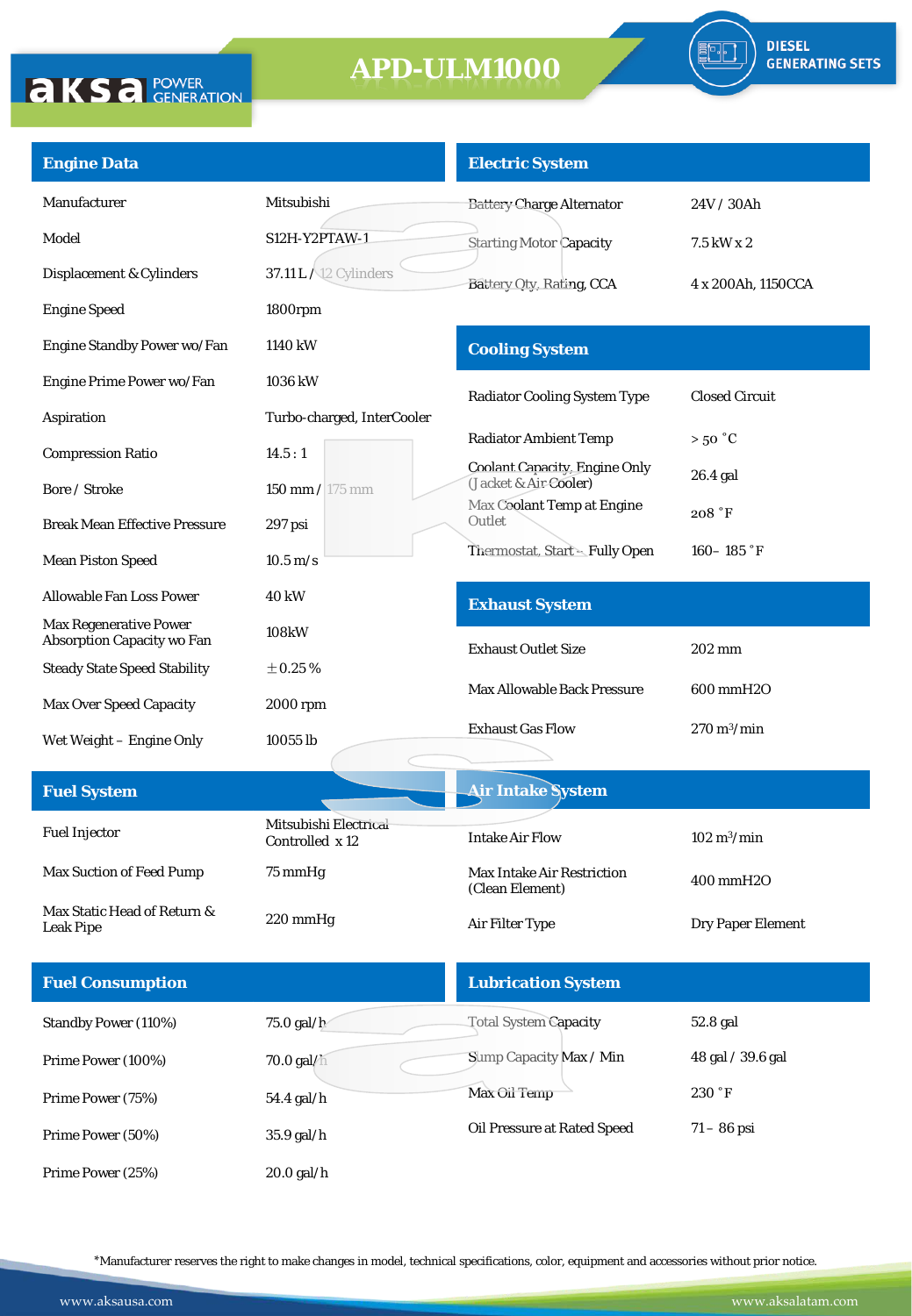

| <b>Alternator Data</b>                              |                                      | <b>Controller Data</b>                                     |                                   |
|-----------------------------------------------------|--------------------------------------|------------------------------------------------------------|-----------------------------------|
| Manufacturer                                        | <b>Stamford</b>                      | Manufacturer                                               | <b>DSE</b>                        |
| <b>Standards</b>                                    | <b>BS EN 60034</b>                   | Model                                                      | 7320                              |
| <b>Control System</b>                               | <b>PMG</b>                           | Type                                                       | <b>Auto Mains Failure Control</b> |
| A.V.R.                                              | MX321                                |                                                            |                                   |
| <b>Voltage Regulation</b>                           | $\pm$ 0.5%                           | <b>Controller Features &amp; Benefits</b>                  |                                   |
| <b>Insulation System</b>                            | Class H                              | Microprocessor controlled                                  |                                   |
| Protection                                          | IP23                                 | License free PC Software                                   |                                   |
| <b>Rated Power Factor</b>                           | 0.8                                  | IP65 rating offers increased resistance to water ingress   |                                   |
| <b>Stator Winding</b>                               | <b>Double Laver Concentric</b>       | Modules can be integrated to building management systems   |                                   |
| <b>Winding Pitch</b>                                | <b>Two Thirds</b>                    | Real time clock provides accurate event log                |                                   |
| <b>Winding Leads</b>                                | 12                                   | Four line back-lit LCD text display                        |                                   |
| Telephone Interference                              | THF $< 2 \%$                         | Five key menu navigation                                   |                                   |
| <b>Waveform Distortion</b>                          | No Load $< 1.5 \%$                   | Front panel editing with PIN protection                    |                                   |
| Maximum Over speed                                  | $2250$ rev/min                       | Support up to three remote display modules                 |                                   |
|                                                     |                                      | Configurable timers and alarms                             |                                   |
| <b>Battery Charger &amp; Electrical System Data</b> |                                      | Multiple date and timer scheduler                          |                                   |
| Manufacturer                                        | ComAp                                | <b>Integral PLC</b> editor                                 |                                   |
| Model                                               | InteliCharger                        | 'Protections disabled' feature                             |                                   |
| <b>Input Voltage</b>                                | $85\textrm{V} \sim 264\textrm{V}$ AC | kW & kVAr protection                                       |                                   |
| Output Voltage / Current                            | 27.2V Float / 2.5A pk                | Reverse power (kW & kVAr) protection                       |                                   |
| <b>Jacket Water Heater Data</b>                     |                                      | Power monitoring (kWh, kVAr, kVAh, kVArh)                  |                                   |
| Manufacturer                                        | Hotstart                             | Load switching (load shedding and dummy load outputs)      |                                   |
| Model                                               | CSM10602-000                         | Unbalanced load protection                                 |                                   |
| <b>Input Voltage</b>                                | 240V                                 | <b>Independent Earth Fault trip</b>                        |                                   |
| Power                                               | 6000W                                | Fully configurable via DSE Configuration Suite PC Software |                                   |
|                                                     |                                      | SCADA monitoring via DSE Configuration Suite PC Software   |                                   |

\*Manufacturer reserves the right to make changes in model, technical specifications, color, equipment and accessories without prior notice.

**AKSA POWER**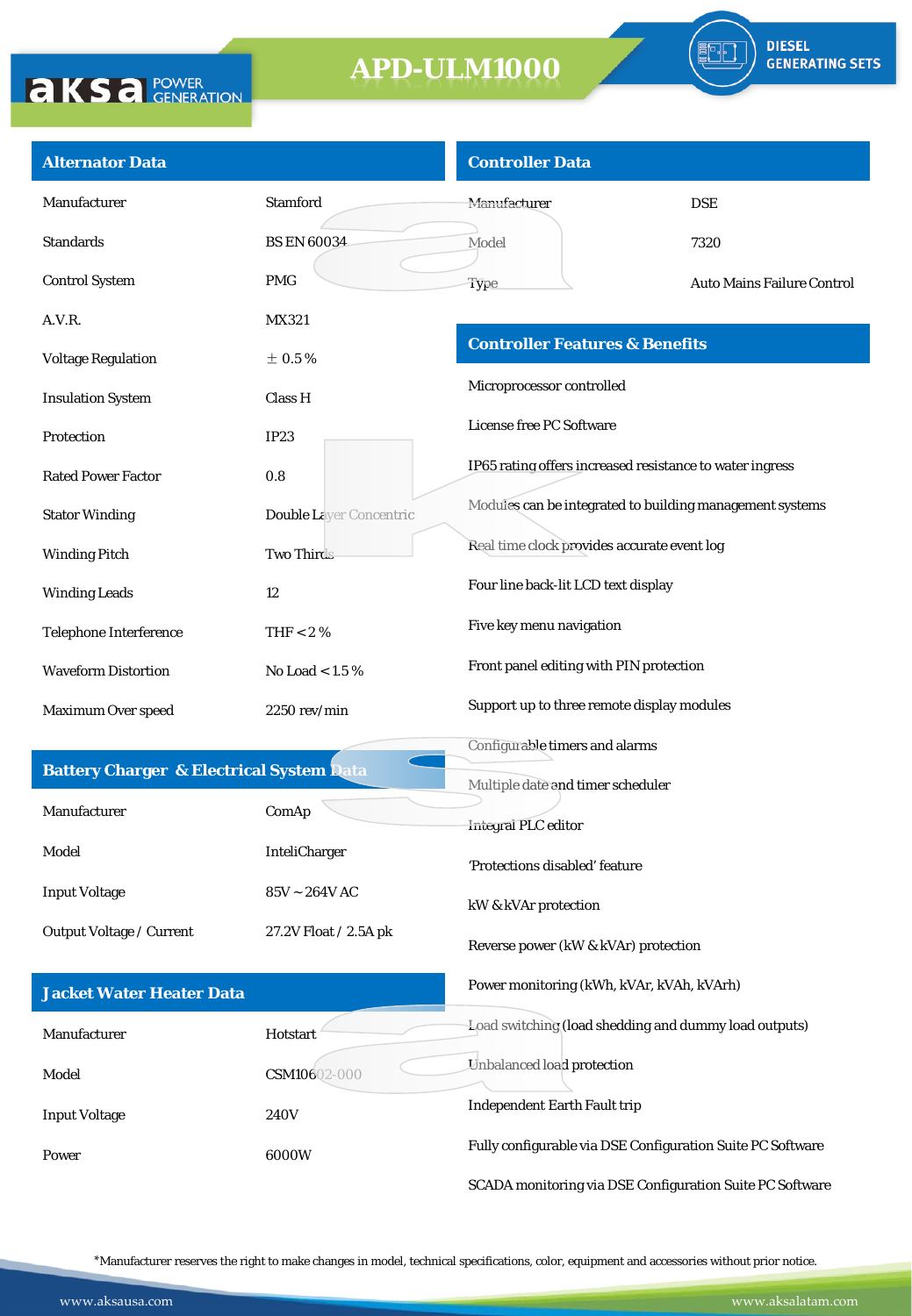

#### **Enclosure Features**

**AKSA POWER** 

- $\checkmark$  Heavy Duty Steel / Aluminum Structure
- $\checkmark$  E-Stop on Enclosure
- $\checkmark$  Control Panel Eliminated from Engine Vibrations
- $\checkmark$  Standard Sound Attenuation Foam

**Open Skid Gen-Set Dimensions**

Length 209 in

Width 89 in

Height 88.7 in

Dry Weight 20000 lb

**Enclosed Gen-Set Dimensions - Level 1**

Plastic Covered Corrosion Resistant Locks & Hinges

#### **Enclosure Features**

 $\overline{\mathbf{v}}$  Internally Mounted Exhaust System with Rain Cap

 $\leq$  Coolant Fill Cap

- Removable Base Frame Lifting Hooks
- $\checkmark$  Oil & Coolant Drain Ports
- $\checkmark$  Easy Access for Maintenance



### Length 272.2 in Width 89 in Height 101.2 in الاست<br>التالي Dry Weight 25545 lb Œ Þ 铜用 Sound Pressure @ 7 meters 83 dB(A)

### **Enclosed Gen-Set Dimensions – Level 2**

| Length                    | 272.2 in                    |                                        |   |        |           |  |               |
|---------------------------|-----------------------------|----------------------------------------|---|--------|-----------|--|---------------|
| Width                     | 89 in                       |                                        |   |        |           |  |               |
| Height                    | 132.9 in                    |                                        |   |        |           |  |               |
| Dry Weight                | <b>TBA</b>                  |                                        |   |        |           |  |               |
| Sound Pressure @ 7 meters | 80 dB(A) (Calculated Value) | $\sqrt{2}$<br>$\overline{\phantom{0}}$ | V | K STEP | $\bullet$ |  | $\frac{1}{2}$ |

| <b>Fuel Tank - UL142 Listed Base Design</b> |                |                |                |  |  |
|---------------------------------------------|----------------|----------------|----------------|--|--|
| <b>Size</b>                                 | 24hr (1800gal) | 48hr (3600gal) | 72hr (5400gal) |  |  |
| Dimensions $(L/W/H)$ (in)                   | 292 / 89 / 25  | 370/89/36      | 540/89/36      |  |  |
| Weight (lb)                                 | 5700           | 8550           | 11950          |  |  |

\*Manufacturer reserves the right to make changes in model, technical specifications, color, equipment and accessories without prior notice.